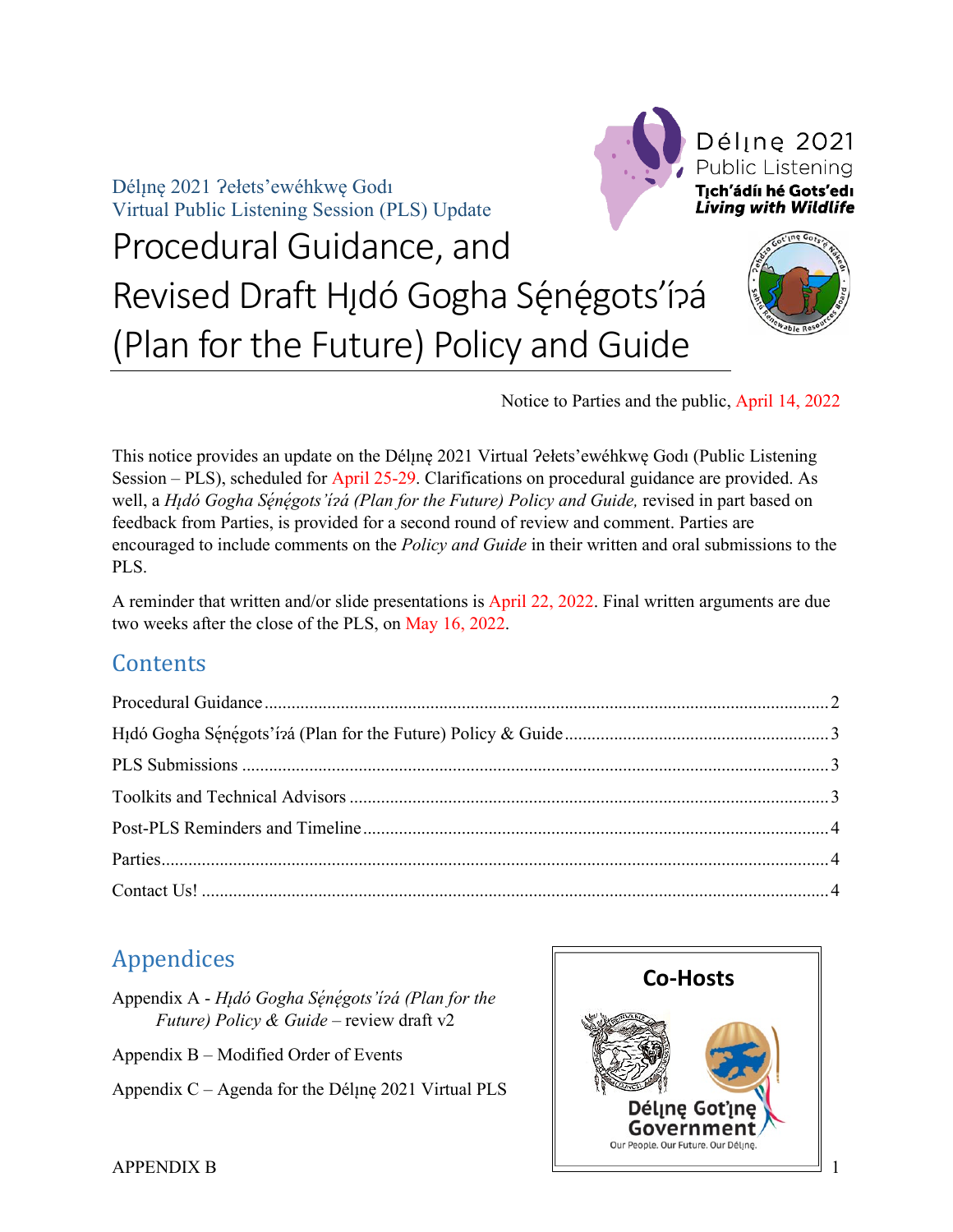# <span id="page-1-0"></span>Procedural Guidance

The SRRB's *Rules for Hearings* (2019) apply, with necessary modifications for the Virtual PLS format being used for the Dél<sub>l</sub>ne 2021 Virtual PLS (Rules 3.4-3.8). This procedural guidance supplements the SRRB's existing procedural guidance for this PLS, including:

- December 1, 2020, PLS Notice
- July 7, 2021, Resumption Notice
- December 17, 2021, Notice including Procedural Guidance

#### Issues and Presentations

The issues for the Déline 2021 Virual PLS are as follows:

- **1. Issues for all five PLS:** What is the most effective way to conserve caribou?
- **2. Central issue for Déline 2021 PLS -** What should people's role be in maintaining healthy relationships between caribou and other wildlife?
- *3.* **New issue for Délı̨nę 2021 PLS**: *Hı̨dó Gogha Sę́ nę́ gots'ı́ ɂá (Plan for the Future) Policy and Guide*

The SRRB will expect parties to attend the PLS prepared to present, discuss and consider approaches to these issues. The SRRB is prepared to receive written presentations and oral submissions at the Dél<sub>l</sub>ne 2021 Virtual PLS (Rule 10.5). The SRRB anticipates receiving submissions from parties on:

- $\Box$  The status of caribou, people and planning
- $\Box$  Caribou relationships with predators (including díga/wolf) and any proposed management measures
- $\Box$  Caribou relationships with competitors (including  $\alpha$ ajire/muskoxen) and any proposed management measures
- *Hı̨dó Gogha Sę́ nę́ gots'ı́ ɂá (Plan for the Future) Policy & Guide*

#### Order in PLS

The SRRB will be responsible for the procedure during the PLS, with a Chair and a Facilitator. The Dél<sub>l</sub>ne 2021 Virtual PLS will proceed according to the Agenda in the December 17, 2021, PLS Notice, with a slight modification to the order of presentations (see Appendix B). The Agenda follows the Schedule in the Rules for Hearings, with modifications to items eight, nine, and ten for the PLS format to allow multiple presentations and final reply by all parties (see Appendix C).

Presentations will be followed by questions or comments from parties in the order listed below. The presenter will have an opportunity to respond to questions. Comments may be addressed in the presenter's concluding remarks at the end of the question/comment period.

- 1. Déline Panel
- 2. Colville Lake Panel
- 3. Fort Good Hope Panel
- 4. Norman Wells Panel
- 5. Tulít'a Panel
- 6. GNWT Environment and Natural Resources
- 7. Other Parties (order to be determined)
- 8. SRRB Board/Staff/Advisors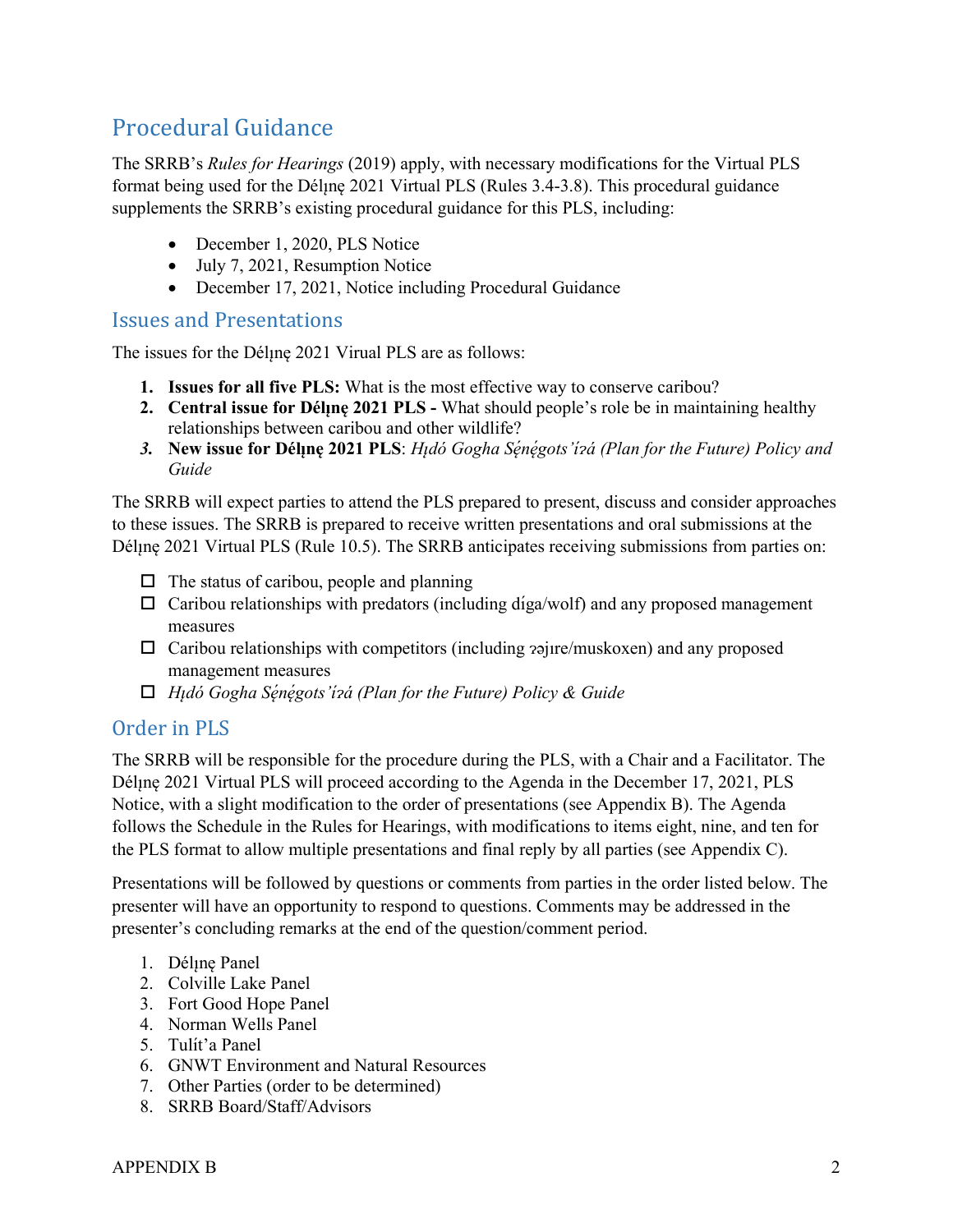Parties will have the opportunity to make closing remarks before the end of the PLS. The SRRB intends this opportunity to allow for parties to reply to any of the evidence they have heard during the PLS. Final written arguments are due two weeks after the close of the PLS, on May 16, 2022.

### Streaming and Recording

The SRRB convenes proceedings that are open to the public. The Dél<sub>l</sub>ine 2021 Virtual PLS will be using internet communications to facilitate the proceeding. The SRRB and parties will be on Zoom, with some attending via community hubs while others may connect directly. The SRRB will make a feed of the PLS available on Facebook Livestream for public viewing. Any chat functions in these platforms will be monitored and moderated for appropriate conduct.

For those attending the Dél<sub>l</sub>ne 2021 Virtual PLS, your attending this public proceeding with advance notice of broadcasting is your consent to be filmed and recorded by the SRRB. The SRRB is authorizing a live broadcast of the PLS only. Rebroadcasting is only permitted with the SRRB's consent.

## COVID Safety Planning

We ask local "bubble" coordinators to provide appropriate measures and protocols for COVID-19 risks. All parties are asked to make smart decisions for themselves, their families and community members. Physical distancing, disinfecting, and mask use is still recommended in indoor gatherings.

# <span id="page-2-0"></span>Hıdó Gogha Sénégots'ízá (Plan for the Future) Policy & Guide

The SRRB provided a draft *Hı̨dó Gogha Sénégots'ı́ ɂá (Community Conservation Plan) Process and Components Guide* to the Parties and the public for review and comment on September 14, 2021. The SRRB received some comments that were helpful in preparing a revised document. In addition, the SRRB has further developed its Hı̨dó Gogha Sénégots'ı́ ɂá policy to certainty on the process for approval of plans and plan components. The updated *Hı̨dó Gogha Sę́ nę́ gots'ı́ ɂá (Plan for the Future) Policy & Guide* provided as Appendix A brings together the policy and guide as a single document. The SRRB asks Parties to review this document in preparing written and oral submissions for the April 25-29 PLS.

# <span id="page-2-1"></span>PLS Submissions

The SRRB reminds all parties that all submissions for the Dél<sub>i</sub>ne 2021 Virtual PLS are available on the SRRB's public registry [\(www.srrb.nt.ca\)](http://www.srrb.nt.ca/). Documents in the registry will be considered evidence and subject to the SRRB's assessment, along with oral submissions during the PLS. If parties intend to rely on a document in the PLS, it should be filed by April 22, the same deadline for written and/or slide presentations (Rules 10.1, 12.5).

# <span id="page-2-2"></span>Toolkits and Technical Advisors

The SRRB engaged an Indigenous Knowledge Advisor (Janet Winbourne) and a Science Advisor (Colin Macdonald) to gather evidence relevant to the issues raised in the Dél<sub>l</sub>ne 2021 Virtual PLS. The Indigenous Knowledge and Science Toolkits were entered in the public registry on January 16, 2021 for parties to review. The Advisors will also present oral evidence at the PLS.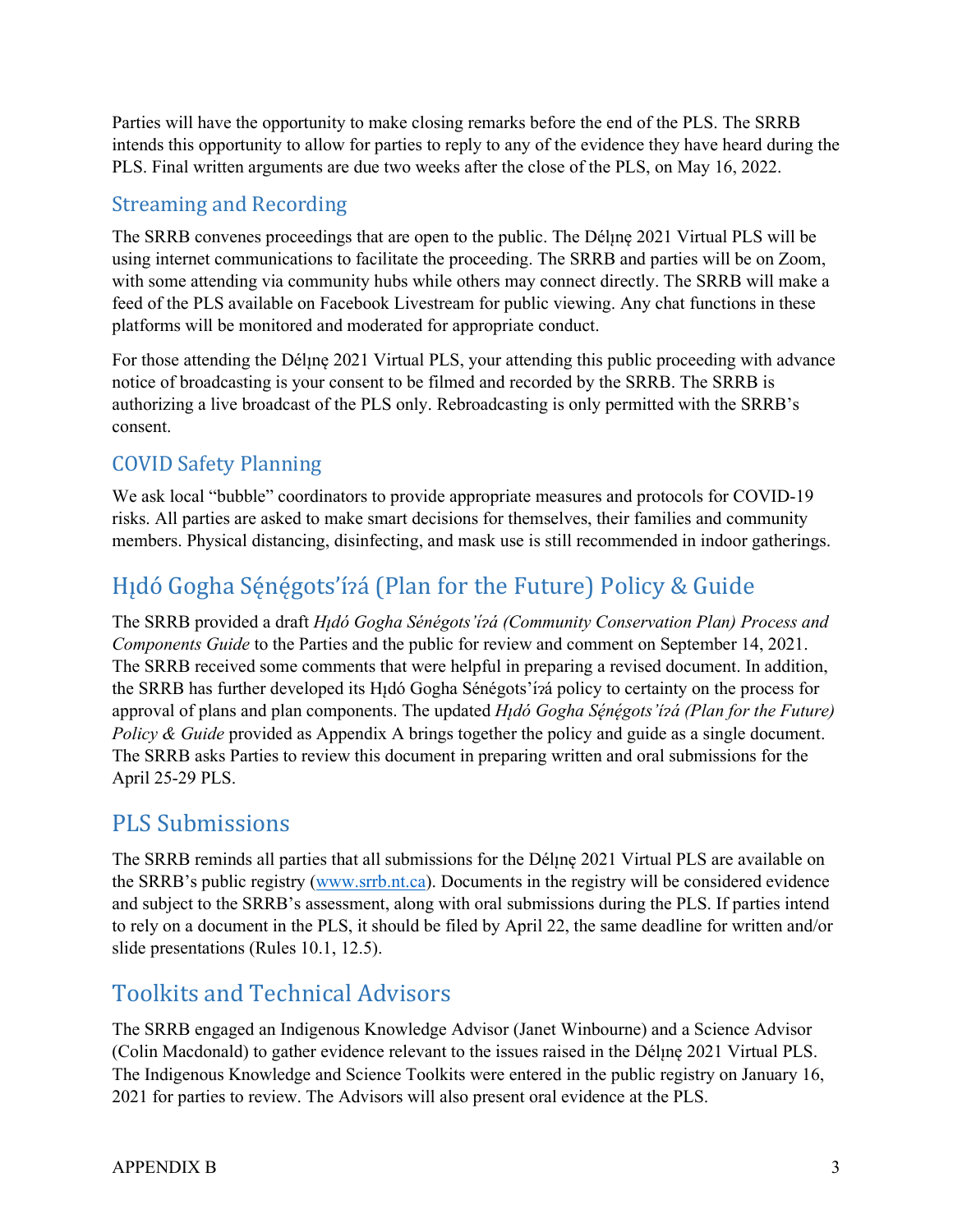# <span id="page-3-0"></span>Post-PLS Reminders and Timeline

The SRRB will have audio, video, and graphic recordings for the PLS, as well as a written transcript. Final written arguments are due May 16, 2022. The SRRB will advise if all materials required for decision-making have been received and if the record for the Déline 2021 Virtual PLS is closed by May 20, 2022.

#### Timeline

| April 22           | • Teleconference $#3$                                                |
|--------------------|----------------------------------------------------------------------|
|                    | • Deadline for written and/or slide presentations                    |
| <b>April 25-29</b> | • Déline 2021 Virtual Pelets'ewéhkwe Godi (Public Listening Session) |
| May $16$           | • Deadline for Final Written Arguments                               |

### <span id="page-3-1"></span>Parties

The parties who have been granted standing in the Dél<sub>l</sub>ne 2021 Virtual PLS are confirmed and on the registry (Rules 8.5, 8.6). For each Sahtú community, Parties will be grouped as a single Panel for the PLS agenda. The SRRB reminds stakeholders, particularly harvesters and rights-holders from neighbouring regions, of its long-standing invitation to consider registering to participate in the PLS and these important discussions.

#### *Sahtú Community Panels*

Dél<sub>i</sub>ne Panel: Déline Got'ine Government, Déline ?ehdzo Got'ine (Renewable Resources Council) Colville Lake Panel: Ayoni Keh Land Corporation, Behdzi Ahda First Nation, Colville Lake Renewable Resources Council Fort Good Hope Panel: Fort Good Hope Deshita Got'ineke (Renewable Resources Council) Norman Wells Panel: Norman Wells Renewable Resources Council Tulı́ t'a Panel: *Community organisational Parties unspecified*

### *Other Parties*

*Listed alphabetically*

Anne-Marie Jackson Canadian Parks and Wilderness Society NWT Chapter (CPAWS-NWT) Dene Nation GNWT Environment and Natural Resources Indigenous Leadership Initiative

Inuvialuit Joint Secretariat and Inuvialuit Game Council Kugluktuk Angoniatit Association Lucy Jackson Lutsël K'é Dene First Nation Sahtú Youth Network Tłıcho Government

### <span id="page-3-2"></span>Contact Us!

Please do not hesitate to contact the SRRB at (780) 686-5318 or  $info@srrb.n.t.ca$  if you have any questions or if you would like more information.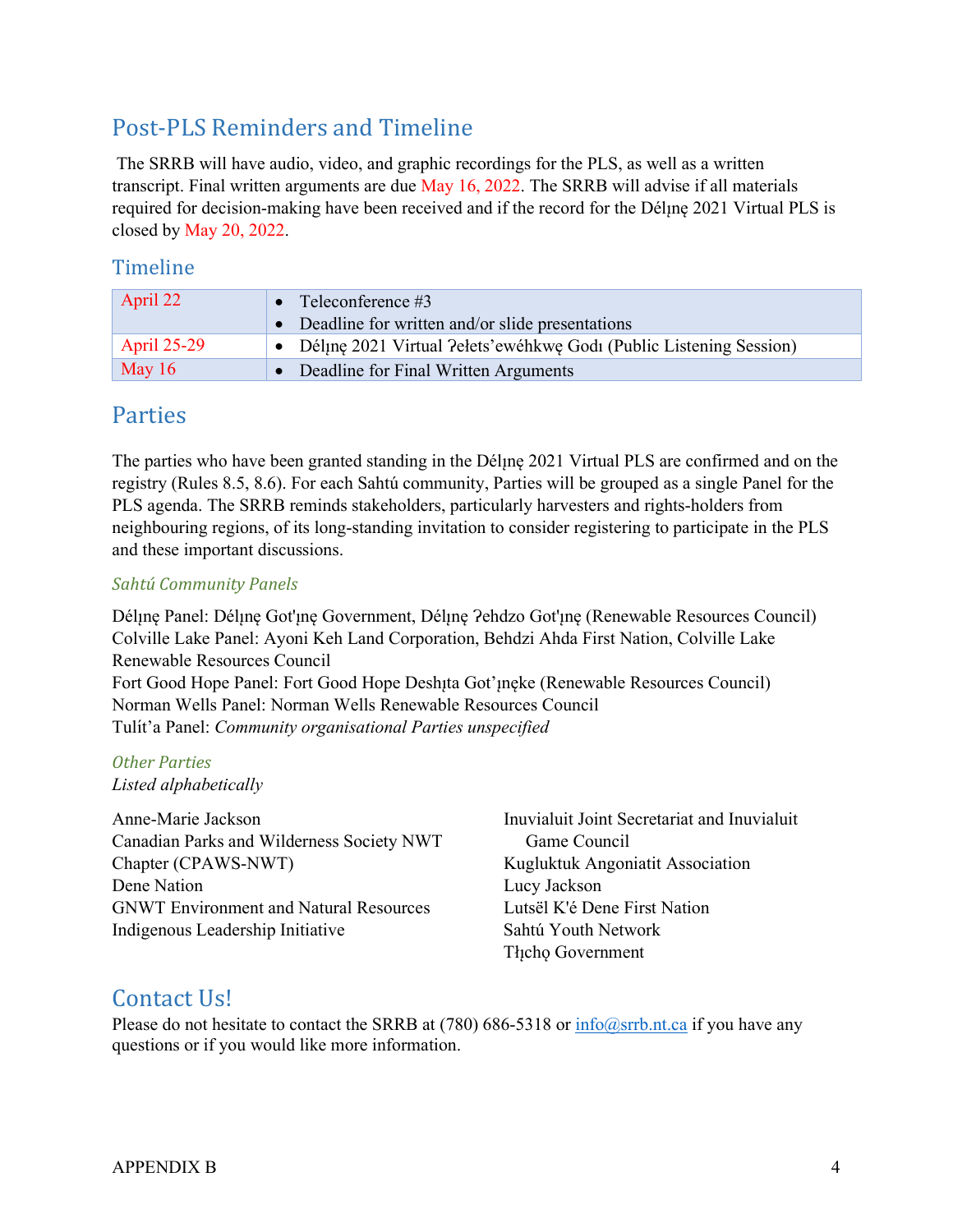# APPENDIX B: Modified Order of Events

### Modified Order of Events (from Schedule I, SRRB Rules for Hearings)

*Schedule I: Order of Events at a Public Hearing of the Ɂehdzo Got'ı̨nę Gots'ę̨ ́Nákedı (Sahtú Renewable Resources Board)*

1) Opening Prayer

- 2) Opening Remarks by Chairperson
- 3) Introduction of Board Members, Board Staff and Technical Consultants
- 4) Introduction of the Parties
- 5) Review of Agenda for the Hearing
- 6) Preliminary and Procedural Matters (if any)
- 7) Acknowledgement of Written Submissions
- MODIFIED 8) Presentations from Parties

MODIFIED 9) Questions and Comments from Parties on Presentations (repeated for each presentation)

- MODIFIED 10) Comments from the Public
- 11) Closing Remarks
- 12) Adjournment of the Hearing
- 13) Closing Prayer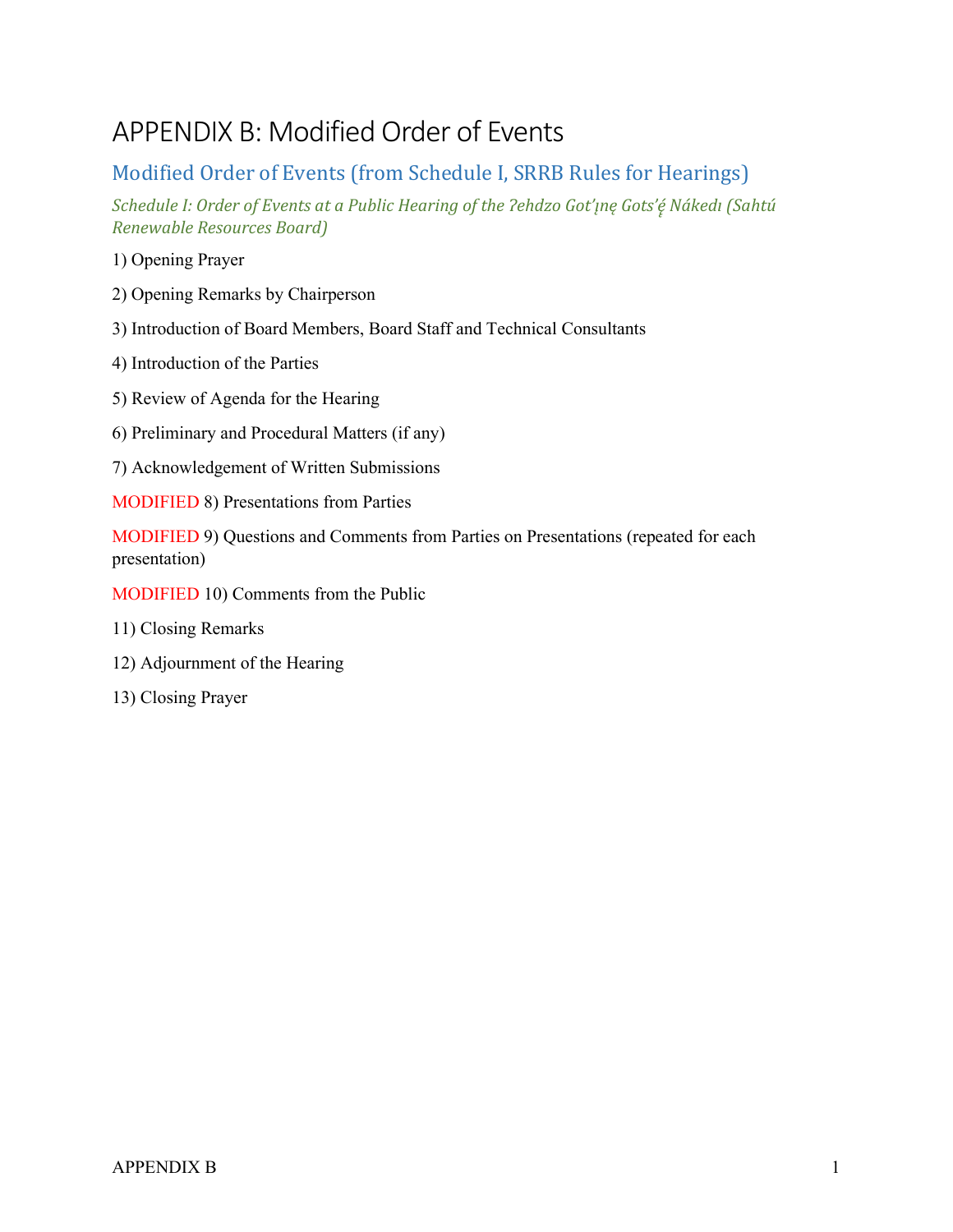# APPENDIX C: Agenda for the Déline 2021 Virtual PLS

The SRRB provided Procedural Guidance and an Agenda on December 17, 2021. The Procedural Guidance remains valid and unchanged. The Agenda has been updated with revised dates.

It is still expected that participants will gather in community bubbles each day at 9:00 am so that technical issues can be addressed and the proceeding can start promptly at 9:30 am. The schedule provides for two-hour sessions each morning and afternoon, with a lunch break. If needed, there will be other health breaks during each day. Breaks will be called where there are suitable opportunities in the agenda.

#### Monday, April 25

- 9:00 *Community bubble gathering, Party preparations, and technical checks*
- 9:30 *Opening prayer*

Chair and Délune Co-Host Opening Comments Introductions Review of Public Listening Agenda and Procedures Acknowledgement of Written Submissions Overview of key terminology and concepts Presentation by Déline Panel (1 hour) Parties' Questions/Comments (15 min. each) *Closing prayer*

#### Tuesday, April 26

- 9:00 *Community bubble gathering, Party preparations, and technical checks*
- 9:30 *Opening prayer*

Agenda, key terminology and concepts Presentations by Sahtú communities (30 min. each) Parties' Questions/Comments (15 min. each)

- Colville Lake Panel
- Fort Good Hope Panel

*Closing prayer*

#### Wednesday, April 27

9:00 *Community bubble gathering, Party preparations, and technical checks*

#### 9:30 *Opening prayer*

Agenda, key terminology and concepts Presentations by Sahtú communities (30 min. each) Parties' Questions/Comments (15 min. each)

- Norman Wells Panel
- Tulít'a Panel

*Closing prayer*